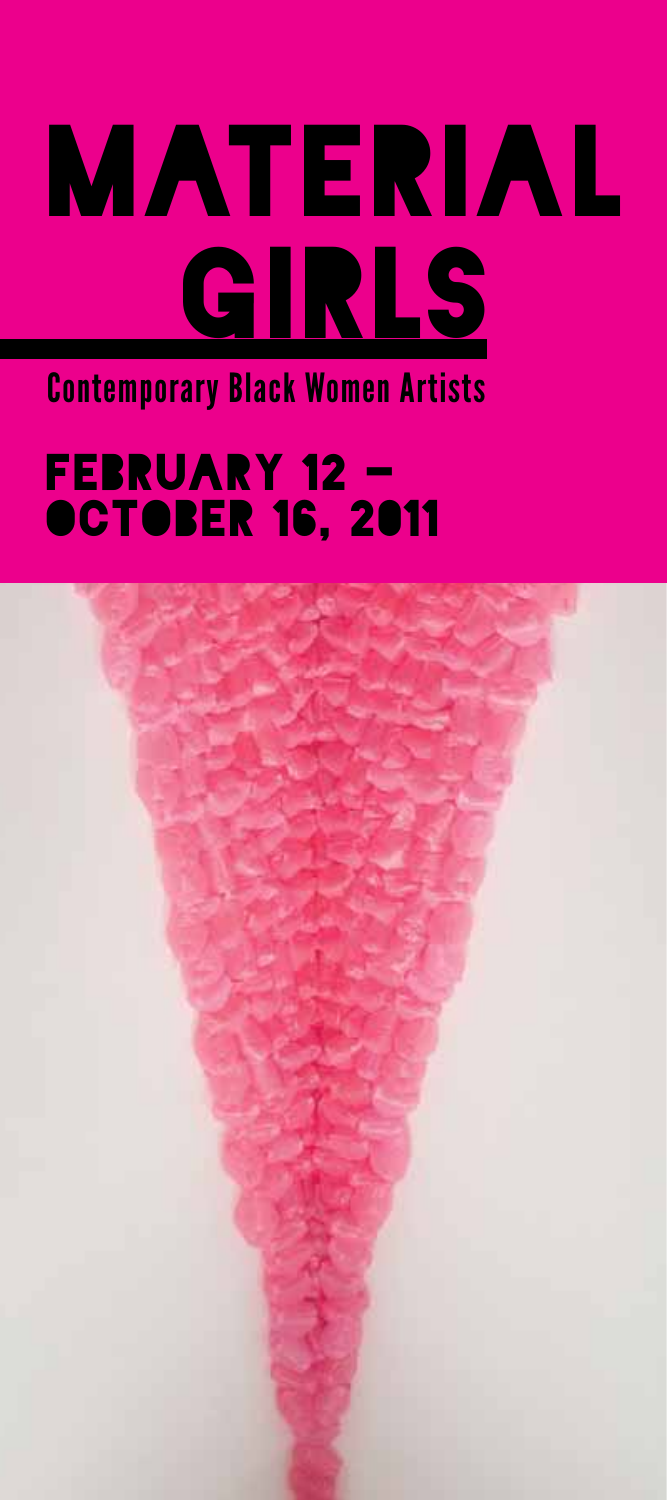### Material Girls examines the materials **CONTEMPORARY** black women artists use to craft **PROVOCATIVELY** tactile forms.

Some of these artists work with wood, metal, and glass. Others rely on manufactured, recycled, or unexpected materials, including plastic bags, tissue paper, rubber tires, combs, and human hair. Many create public art, whether commissioned for large, metropolitan centers or installed in locales off the beaten track. The materials they prod, ply, and piece together play on a range of cultural meanings, personal memories, and social agendas.

### ARTISTs

#### CHAKAIA BOOKER

A native of Newark, New Jersey, Booker transforms recycled rubber tires into abstract sculptures that comment on race, class, gender, and the environment.

#### SONYA CLARK

Clark utilizes organic and commonplace objects, including human hair, plastic combs, and thread, to create visual references to the cultures of the African Diaspora.

#### TORKWASE DYSON

Based in Brooklyn NY, Dyson's studio practice is informed by issues of sustainability, technology, architecture, materialism, and imagination.

#### MAYA FREELON ASANTE

The most recent work by Baltimore-based artist Freelon Asante is a vivid combination of tissue paper, printmaking, collage, sculpture, and installation.

#### MAREN HASSINGER

Hassinger transforms industrial and commercial materials, such as wire cable, newspaper, and plastic bags, into fluid sculptures that comment on human emotion and the natural environment.

#### MARTHA JACKSON JARVIS

Working solidly with natural materials, including clay, glass, wood, and stone, Jackson Jarvis reveals narratives about ancestry and spiritual identity.

#### JOYCE J. SCOTT

Scott, a native Baltimorean, is a sculptor, jeweler, printmaker, performer, and educator whose work focuses intently on expanding handcraft traditions in glass and beadwork.

#### **RENÉE STOUT**

Stout's installations and found object assemblages explore the cultures and belief systems of the African Diaspora in ways that encourage empowerment and healing.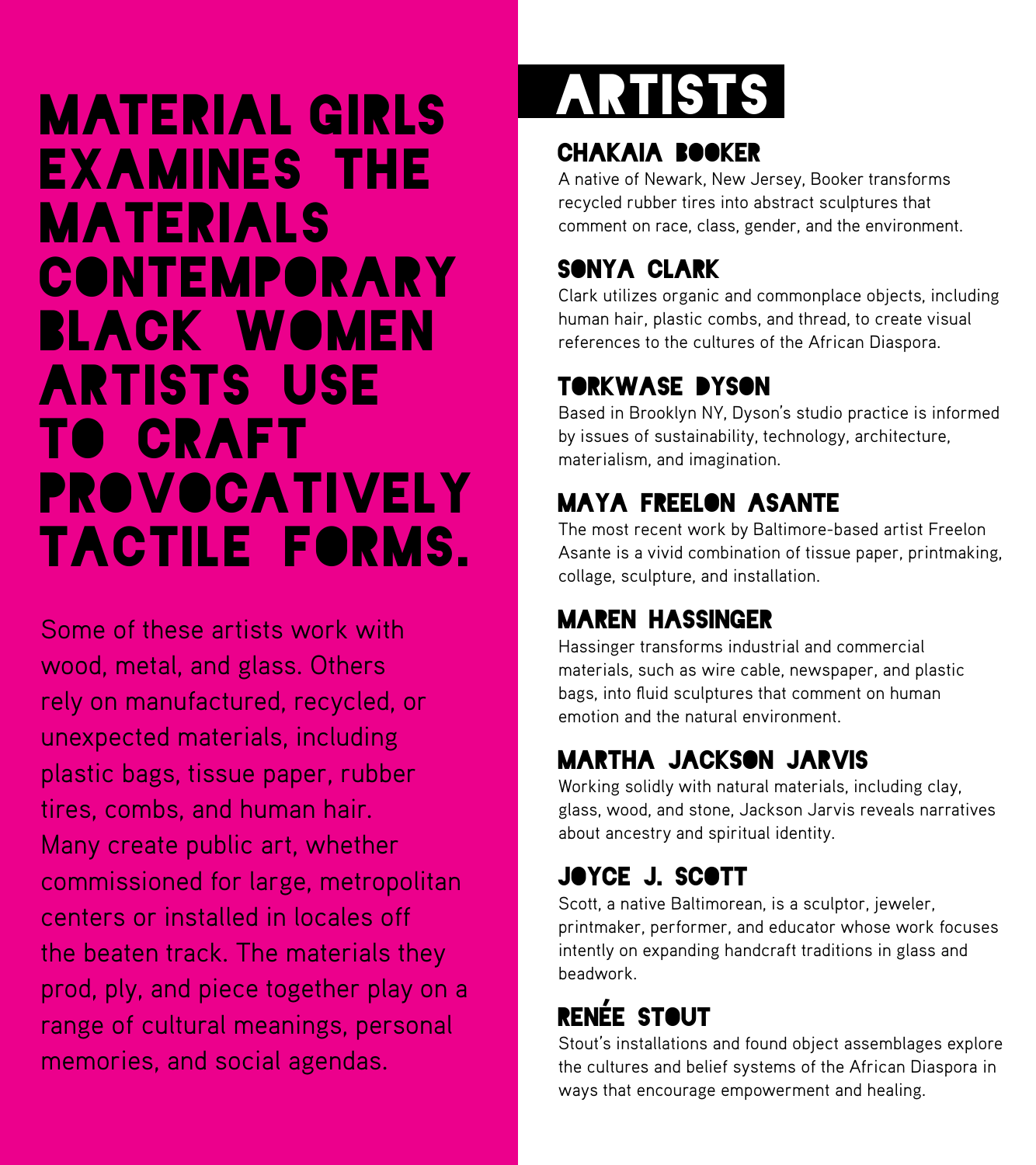grandmother, creates sculptural works patterned to resemble West African *kente* cloth. Booker's recycling of old tires also connects to traditions of sewing. She translates the experience of reconstructing store-bought garments to suit her body into a creative practice that mixes wearable art and re-purposed materials.

Beyond the artistic legacy from family members, ancestral connections to Africa fuel artists Joyce J. Scott, Renée Stout, and Martha Jackson Jarvis who create objects with spiritual and ritual functions. Incorporating seeds, stones, clay, and glass into sculptures and installations that reference rituals practiced in Central Africa and the American South,

these three artists choose materials that reveal narratives about identity (who they are) and ancestry (who they come from).

For Maren Hassinger and Torkwase Dyson, materials serve as a critical language to explore concerns

#### Among the artists in **MATERIAL GIRLS** are those who took early inspiration from seeing their mothers and other family members sewing, quilting, and shaping simple

pieces of fabric into something rich and impressive. Textile traditions are visible in works by Maya Freelon Asante, Sonya Clark, and Chakaia Booker. Freelon Asante unites fragments of tissue paper in sculptures reminiscent of her grandmother's quilts. Clark,

who learned to thread a needle from her maternal

about the environment. Hassinger uses sculpture as a way to make physical what has been lost or is in danger. Dyson is concerned with hazards resulting from our material economy; she questions how the "disposable" items we buy, sell, use, and discard will affect the environment. Both are interested in the relationship between humans and the world we inhabit—as are the other artists in *Material Girls.*

Keenly attentive to the pleasures derived from the sense of touch, the eight artists in *Material Girls* embrace art forms that allow them to engage the tactile qualities of their media. They build monumental sculptures, shape richly textured surfaces, and apply intricate handiwork



to both delicate and resilient materials. Fervently working at the intersection of art and material culture, these artists show us that when we choose to value the materials around us, we can shape our lives and livelihoods through our own making.



## MATERIAL GIRLS



| Left: | Sonya Clark, <i>Thread Wrapped</i> , 2008, Plastic combs, thread                 |
|-------|----------------------------------------------------------------------------------|
|       | Photo/Taylor Dabney                                                              |
|       | Middle: Chakaia Booker, The Fatality of Hope, 2007, Rubber tire, wood            |
|       | Photo/© Chakaia Booker, Courtesy Marlborough Gallery.com                         |
|       | Above: Torkwase Dyson, <i>Untitled</i> (West African mask, V-8 Model engine, and |
|       | bling t-shirt), 2008, Mixed media, plastic, wood, bullet heads, cotton           |
|       | Photo/Courtesy of the artist and Flanders Gallery                                |
|       |                                                                                  |